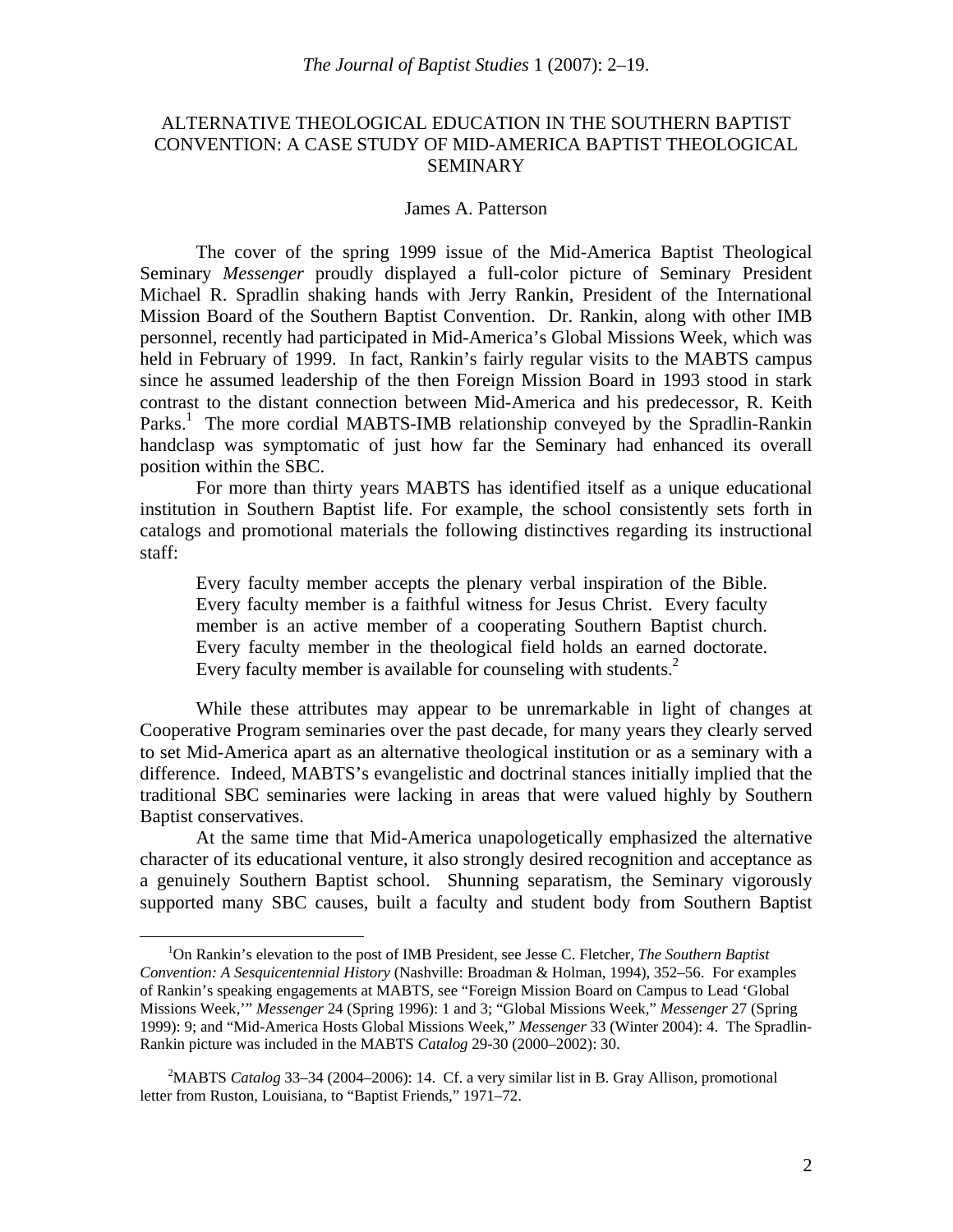ranks, and carefully cultivated a largely Southern Baptist constituency. Thus an interesting dynamic runs through the history of MABTS--distinctiveness is coupled with intense denominational loyalty, a volatile combination that has not always been successfully held together. Nonetheless, an essential component of the Mid-America story can be found in the struggle to balance alternative theological education with a generally constructive denominational posture.

# BACKGROUND: THE SBC BATTLE FOR THE BIBLE IN THE 1950s AND 1960s

During the 1950s, MABTS founder B. Gray Allison was a student and faculty member at New Orleans Baptist Theological Seminary, an official SBC school. Reared in northwest Louisiana and a fighter pilot in World War II, Allison experienced an agonizing call to preach before enrolling at New Orleans to pursue the B.D. and Th.D. degrees. Later he taught church history, evangelism, and missions at the southern Louisiana school.<sup>3</sup> Although the young seminarian and professor admired much about NOBTS and later implemented certain features of the institution's curriculum when he started Mid-America, Allison also grew increasingly uneasy about theological trends in the SBC. His experiences both as a student and faculty member alerted him that some professors at New Orleans held views concerning biblical authority and the Atonement that were closer to neo-orthodoxy or liberalism than to the Southern Baptist mainstream.<sup>4</sup> As David Dockery, then an editor at Broadman Press, noted in 1991 during an address at Southwestern Baptist Theological Seminary, the 1950s saw the introduction of higher critical methods in Southern Baptist colleges and seminaries; at the same time, SBC agencies were actively promoting a program-oriented approach to ministry.<sup>5</sup> While the significance of these trends was not immediately apparent to many Southern Baptists, it is clear from historical hindsight that the stage was being set for the controversy that broke out so openly in 1979.

No doubt some of what Allison observed at NOBTS ultimately contributed to his decision to start a new theological institution. In addition, he taught evangelism and missions to students like Junior Hill, Adrian Rogers, and Jerry Vines, all of whom later became good friends of Mid-America as well as recognized leaders of the conservative movement in the SBC.<sup>6</sup> Hence the New Orleans years revealed to Allison some brewing theological challenges and also put him in touch with individuals who shared his concerns.

Throughout the 1960s Allison and other conservatives in the SBC became increasingly troubled about theological trends in the Cooperative Program seminaries and

 $\frac{1}{3}$ For a biographical sketch of Allison, see James A. Patterson, *To All the World: A History of Mid-America Baptist Theological Seminary, 1972–1997* (Memphis: Disciple Press, 1997), 10–21.

<sup>&</sup>lt;sup>4</sup>B. Gray Allison, interview by author, 16 May 1996, tape recording and transcript, Mid-America Baptist Theological Seminary, Germantown, TN.

<sup>5</sup> "Inerrancy Controversy Roots Deeper Than Past 12 Years, Dockery Says," *Baptist & Reflector*, 6 February 1991, 5.

<sup>&</sup>lt;sup>6</sup>See B. Gray Allison interview; also Adrian Rogers, interview by author, 9 September 1996, tape recording and transcript, Mid-America Baptist Theological Seminary, Germantown, TN.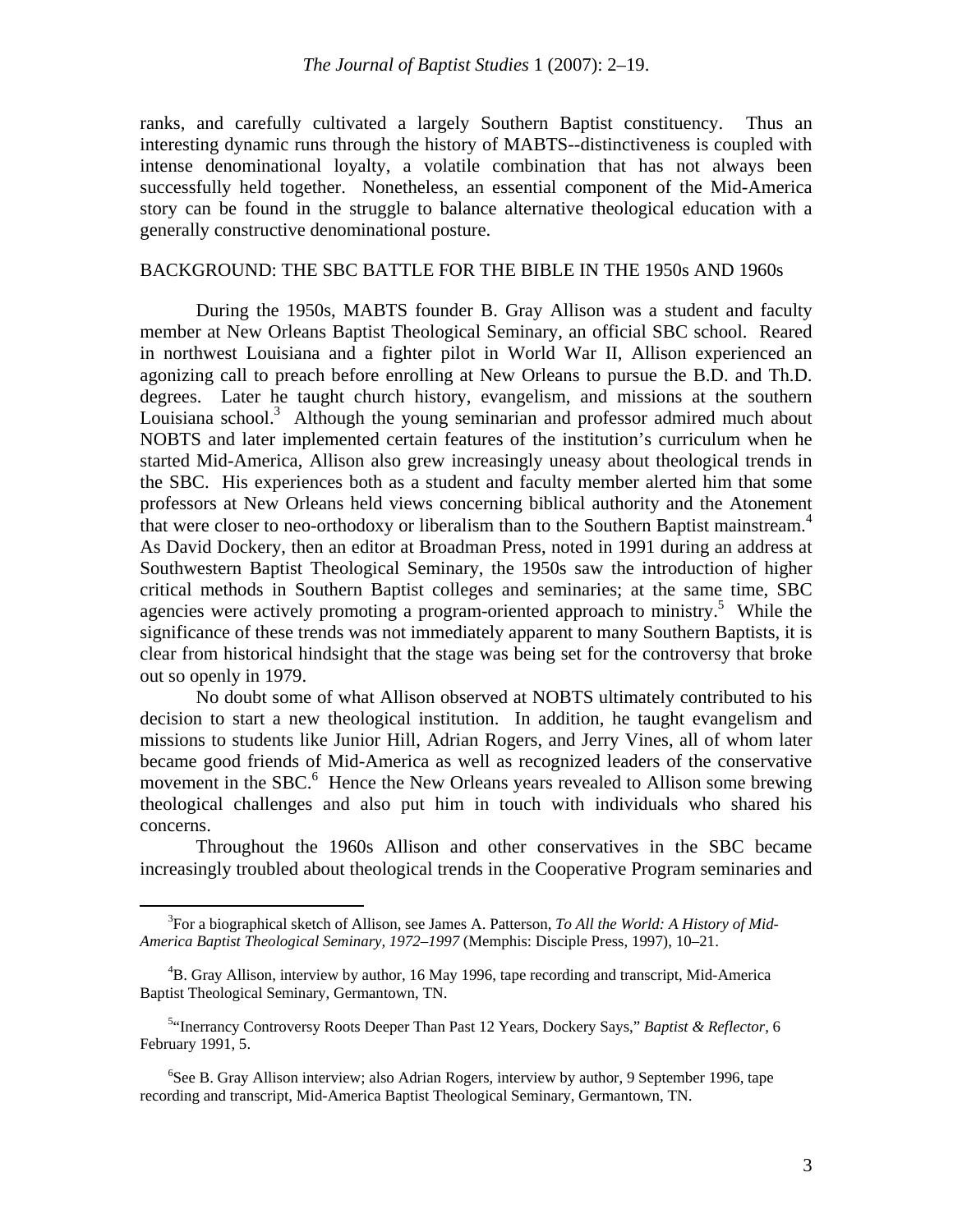the apparent indifference toward this in the SBC bureaucracy. Alarms were sounded as early as 1961 with the release of Ralph Elliott's *The Message of Genesis* by Broadman Press, the book-publishing arm of the Baptist Sunday School Board.<sup>7</sup> Elliott, a professor of Old Testament at Midwestern Baptist Theological Seminary in Kansas City, accepted many of the higher critical theories characteristic of the nineteenth-century Graf-Wellhausen school. For instance, Elliott suggested multiple authors for the Pentateuch, questioned the historicity of Genesis by comparing some of its accounts to the parables of Jesus, interpreted "Adam" as a symbolic name for all mankind, and denied that there was a universal Flood. At the same time, he affirmed that Genesis still communicated religious "truth," despite packaging that he judged to be defective. $8<sup>8</sup>$ 

The Elliott commentary touched off extensive discussion in the SBC. Some suspected that the Midwestern professor had put in print what others were offering in classrooms at SBC institutions. In fact, Elliott later acknowledged that his 1961 volume represented "a popularizing of some of my lecture notes."<sup>9</sup> By late 1961 the Sunday School Board felt compelled to defend its right to publish materials that reflected different viewpoints in Southern Baptist life. The controversy reached the floor of the Convention at San Francisco in 1962, where Herschel Hobbs, pastor of the First Baptist Church of Oklahoma City, worked hard to maintain denominational peace. The messengers, however, approved two key resolutions that spoke directly to concerns about Elliott's book. First, they affirmed their belief that the entire Bible was "the authoritative, authentic, infallible Word of God." Second, they expressed strong objections to any teachings in the seminaries that might undermine "the historical accuracy and doctrinal integrity of the Bible."<sup>10</sup> Thus the Convention openly served notice that theological education in the SBC would henceforth receive more careful scrutiny.

The fallout from the Elliott debate proved to be significant. The Sunday School Board concluded that discretion was the better part of valor, and quietly decided that Elliott's commentary would not be reissued after supplies from the initial printing were exhausted. Then in the fall of 1962, a committee of Midwestern Seminary trustees requested Elliott not to find another publisher. When he made arrangements for Bethany Press (Disciples of Christ) to publish *The Message of Genesis*, he was fired on the grounds of insubordination. Finally, the controversy precipitated the approval of the revised Baptist Faith and Message at the Kansas City Convention in 1963. The new BFM, largely the work of Herschel Hobbs, affirmed that the Bible was "truth without any mixture of error."<sup>11</sup> This doctrinal statement was clearly a response to conservative suspicions about the seminaries that had been voiced during the Elliott controversy.

10For accounts of the Elliott controversy, see Fletcher, 205–10; and James C. Hefley, *The Conservative Resurgence in the Southern Baptist Convention* (Hannibal, MO: Hannibal Books, 1991), 29–30.

11Fletcher, 209–10; and Hefley, 30–32. See also Herschel Hobbs, *The Baptist Faith and Message* (Nashville: Convention Press, 1971), esp. 18.

 $\frac{1}{7}$ Ralph H. Elliott, *The Message of Genesis* (Nashville: Broadman Press, 1961).

<sup>8</sup> Ibid., 14–15.

<sup>9</sup> Ralph H. Elliott, *The "Genesis Controversy" and Continuity in Southern Baptist Chaos-A Eulogy for a Great Tradition* (Macon, GA: Mercer University Press, 1992), 7.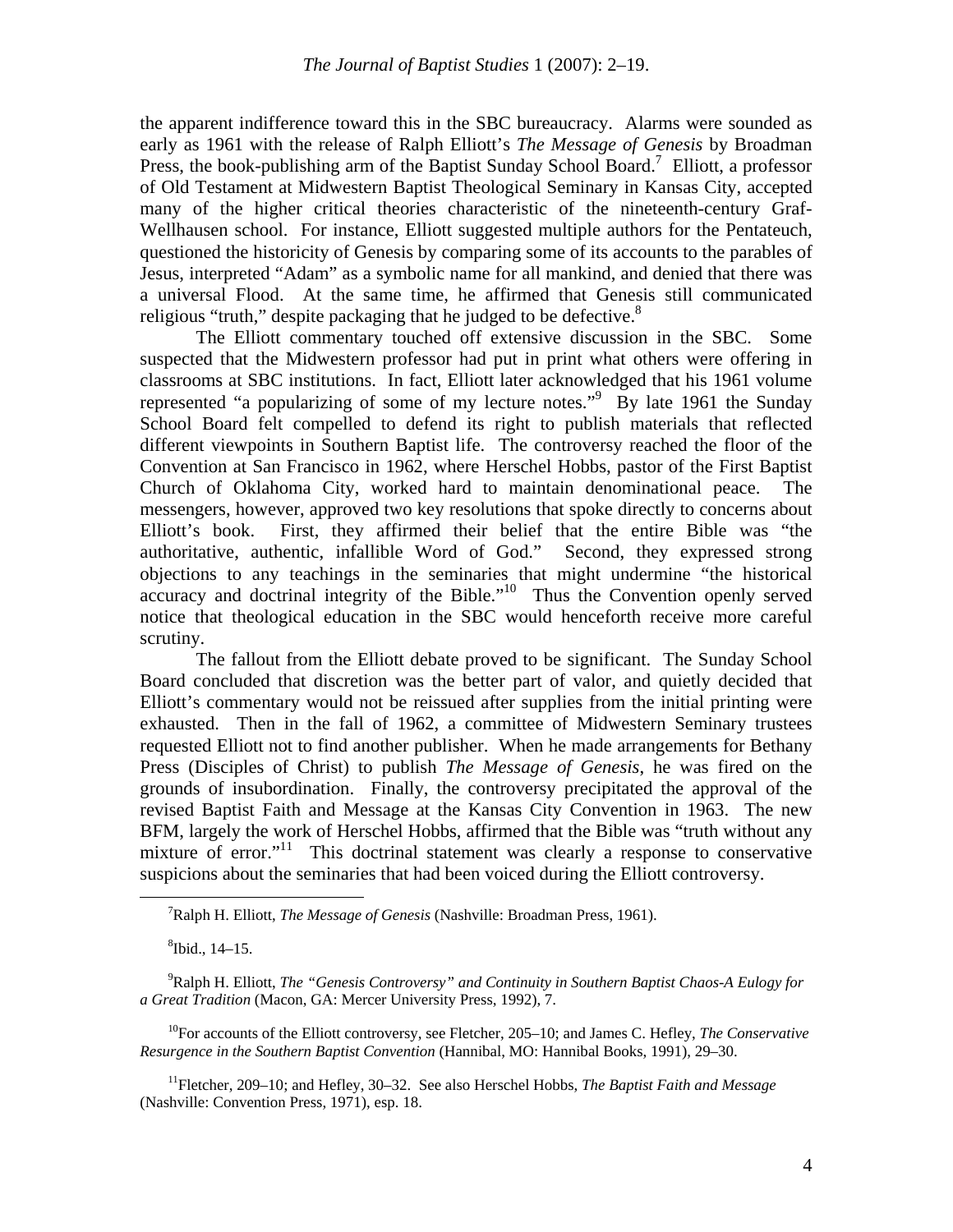For his part, Gray Allison expressed frustration that many of the issues surrounding Elliott's book had been "swept under the rug" at San Francisco, so later in 1962 he began meeting with his soul mate from NOBTS days, T. V. ("Corky") Farris. They talked and prayed about overall conditions in the SBC and the six seminaries.<sup>12</sup> Soon some close associates from the Allison Evangelistic Association, which was organized in 1960, joined these meetings. The primary purpose of these gatherings, which were usually held in the Allison home in Ruston, Louisiana, was not to organize a new theological school but to pray that a distinctively conservative seminary would be an option for Southern Baptists. In the published account of his annual Founders' Days address on the Mid-America story, Allison suggested that the agenda for these meetings was fairly limited: "We didn't have a formal organization, we didn't have called meetings, but when we got together we just talked . . . and prayed [about an alternative seminary]."<sup>13</sup> Nevertheless, all the directors of the Evangelistic Association eventually participated in the prayer meetings. Allison also shared his burden with his brother, Philip, who was pastoring in New Jersey from 1964 to 1970. When Gray preached a revival in Baltimore, he invited Philip and Alta Mae Allison down and told them that he was now thinking about starting a new seminary. They were a bit skeptical, but Philip told his brother that he was willing to serve as a faculty member if the project came to fruition. $14$ 

In the meantime, conditions in the SBC did not dramatically improve. Neither the seminaries nor the Sunday School Board seemed very responsive to expressions of concern by conservatives. Indeed, a whole new crisis developed in 1969 with the publication of the first volume of the *Broadman Bible Commentary*. This volume included a section on Genesis written by G. Henton Davies, an English Baptist from Oxford.<sup>15</sup> Davies, like Elliott before him, employed higher critical methods and reached predictable conclusions. He shocked SBC conservatives by questioning whether God ever commanded Abraham to sacrifice Isaac (Genesis 22).<sup>16</sup> Following Elliott's neoorthodox approach, he generally argued that religious "truth" could be maintained apart from historical fact.

Debate about Davies's handling of Genesis reached the floor of the Denver Convention in 1970. Gwin Turner of California brought a motion asking that the first volume of the Broadman commentary be withdrawn and "rewritten with due consideration of the conservative viewpoint."<sup>17</sup> Gray Allison had made plans to take his son to an air show on the day that the motion was to be presented. But Philip Allison

15G. Henton Davies, "Genesis," in *Broadman Bible Commentary*, vol. 1, ed. Clifton J. Allen (Nashville: Broadman Press, 1969), 101–304.

 $16$ Ibid., 198.

 $<sup>17</sup>$ Hefley, 35.</sup>

<sup>&</sup>lt;sup>12</sup>B. Gray Allison interview.

<sup>&</sup>lt;sup>13</sup>B. Gray Allison, "The Mid-America Story," *Mid-America Theological Journal* 16 (Spring 1992): 1.

 $14$ Philip and Alta Mae Allison, interview by author, 17 May 1996, tape recording and transcript, Mid-America Baptist Theological Seminary, Germantown, TN.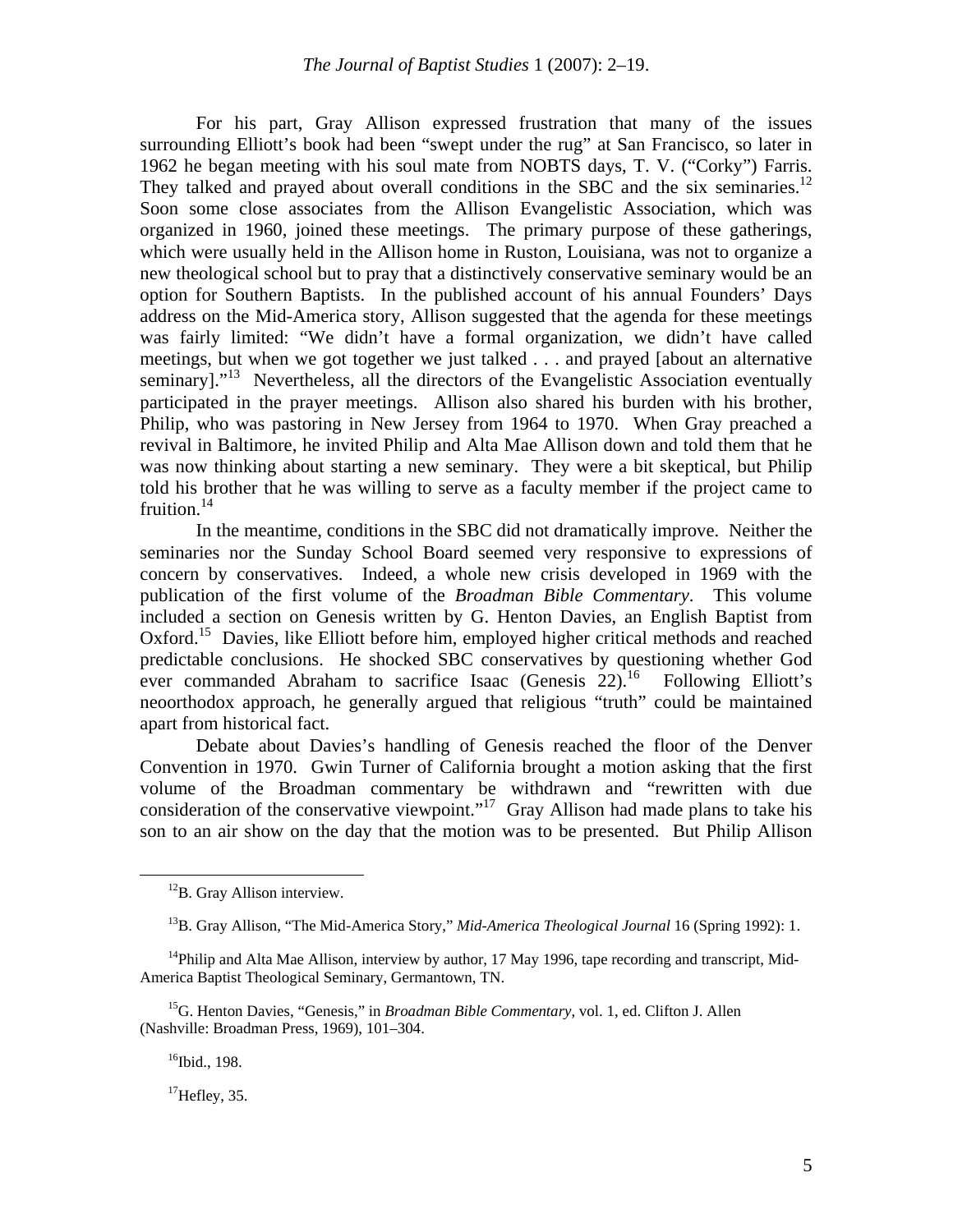called his younger brother the night before and asked him to be there for the discussion of Turner's motion. As it turned out, Gray Allison joined in the floor debate:

I was sitting next to my brother Phil, and the people who were speaking against the commentary were not known. They were pastors of churches, but they were not known. I just turned to Phil and said, "Somebody who is known in this Convention ought to get up and speak against that thing," and it dawned on me that I was known. I had been on the state convention and state evangelism conference circuits for a number of years teaching Bible at these things and preaching and was pretty well known throughout the Convention, especially for my work with the Seminary in New Orleans and the Home Mission Board; so I got up and spoke two minutes against the commentary on Genesis.<sup>18</sup>

The Turner resolution passed by an overwhelming majority. At the 1971 Convention in St. Louis, a motion was approved to instruct the Sunday School Board that the Genesis commentary be redone by a different writer, and subsequently Clyde Francisco of Southern Baptist Theological Seminary was enlisted for the task.<sup>19</sup>

Gray Allison firmly believed that denominational officials had been less than honorable in their responses to the controversies involving Elliott and Davies. His experience at the 1970 Convention ratified his growing conviction that a new seminary was needed:

[I] came back home, and I really felt like we ought to begin a seminary. Voncille [his wife] has been my prayer partner all these years and was really an anchor for me, and she agreed that we probably ought to start a seminary, but she didn't think that was the time. We prayed a lot about it, and I prayed with some other friends. $^{20}$ 

The fact that some SBC agencies tolerated theological views that were not representative of most Southern Baptists weighed heavily on the Allisons and their circle of friends. Most importantly, they viewed the Elliott and Davies commentaries as incompatible with biblical inerrancy, and they suspected that several faculty members at SBC seminaries would be in close proximity to the Elliott-Davies camp. Finally, the two debates over commentaries on Genesis directly stimulated both prayers and planning for a theological institution where neoorthodox ideas and higher critical methodologies would not be given a sympathetic hearing.

# THE EMERGENCE OF AN ALTERNATIVE SEMINARY

Nineteen seventy-one proved to be a crucial year for SBC conservatives who were dissatisfied with the theological climate in the Cooperative Program seminaries. First

<sup>&</sup>lt;sup>18</sup>B. Grav Allison interview. Allison served the Home Mission Board in 1966–67 as Associate Director for the Division of Evangelism.

 $^{19}$ Hefley, 35. For another account of the Broadman controversy, see Fletcher, 237–39.

<sup>20</sup>B. Gray Allison interview.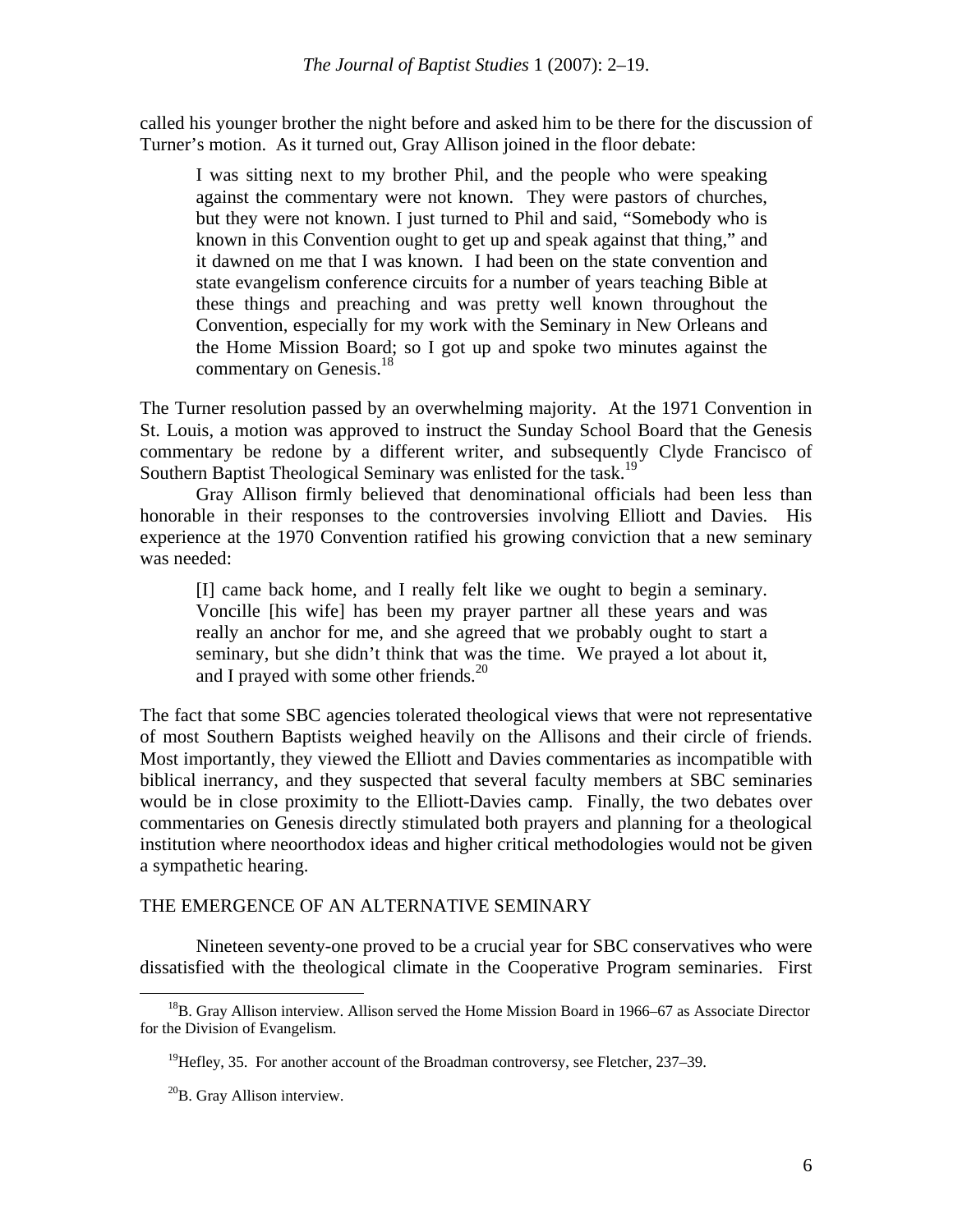Baptist Church of Dallas, Texas, established the Criswell Center for Biblical Studies, which was named for their longtime pastor, W. A. Criswell.<sup>21</sup> That same year, Gray Allison determined that the time was ripe to put some feet on the many prayers that had been offered up for almost a decade. After consulting with the directors of his Evangelistic Association and receiving their blessing, Allison began to organize "The School of the Prophets" in Ruston during the summer of 1971, with the aim of starting classes in  $1972.<sup>22</sup>$ 

Sensing that the new school might cause serious misunderstandings among Southern Baptists, Allison resolved to visit the presidents of the six SBC seminaries, as well as the heads of other SBC agencies. His purpose was to explain to these SBC officials, all of whom he knew, his reasons for starting "The School of the Prophets" and to tell them "we are not fighting anybody except Satan or anything but sin." He also wanted to stress that the new seminary was designed "to meet what we believed was a real need in our Convention life."<sup>23</sup> Thus, in the very early stages of organization, Allison attempted to balance what he saw as an urgent need for an alternative seminary with an intense desire to maintain congenial ties with SBC officialdom.

During the fall of 1971, Allison traveled to the seminary campuses and agency headquarters. His itinerary included meetings with Grady Cothen of New Orleans Baptist Theological Seminary, Robert Naylor of Southwestern Baptist Theological Seminary, Duke McCall of Southern Baptist Theological Seminary, Olin Binkley of Southeastern Baptist Theological Seminary, Millard Berquist of Midwestern Baptist Theological Seminary, Harold Graves of Golden Gate Baptist Theological Seminary, Arthur Rutledge of the Home Mission Board, James Sullivan of the Baptist Sunday School Board, and Baker Cauthen of the Foreign Mission Board. For some of the visits he took associates along; his brother Philip accompanied him to see Cothen, T. V. Farris went along on the visit to Naylor, and LaVerne Butler, a pastor in Louisville, joined him in the session with McCall. Some of the men responded kindly and graciously, while others were concerned that the new school would split the SBC or detract from the Cooperative Program. All of them agreed that Allison had the right to start a seminary, but it would become increasingly apparent that many of them would do all they could to hinder his efforts. Institutional interests clearly were at stake; hence, it is not surprising that some of these leaders betrayed a marked defensiveness.  $24$ 

Finally, Gray Allison traveled to a friendlier environment, paying a "courtesy call" to W. A. Criswell in Dallas to inform the conservative patriarch and recent SBC president (1968-70) of developments in Louisiana. Since Criswell had a one-week "School of the Prophets" at First Baptist, Allison sought his permission to use that name for the new seminary. Criswell was very cordial, saw no problem with the name, and gave his blessing to Allison and the fledgling theological institution.<sup>25</sup> The venerable

<sup>&</sup>lt;sup>21</sup>See Hefley, 35; and Fletcher, 241–42.

<sup>22</sup>B. Gray Allison interview.

 $^{23}$ Ibid.

 $24$ See ibid. for Allison's account of his visits.

 $^{25}$ Ibid.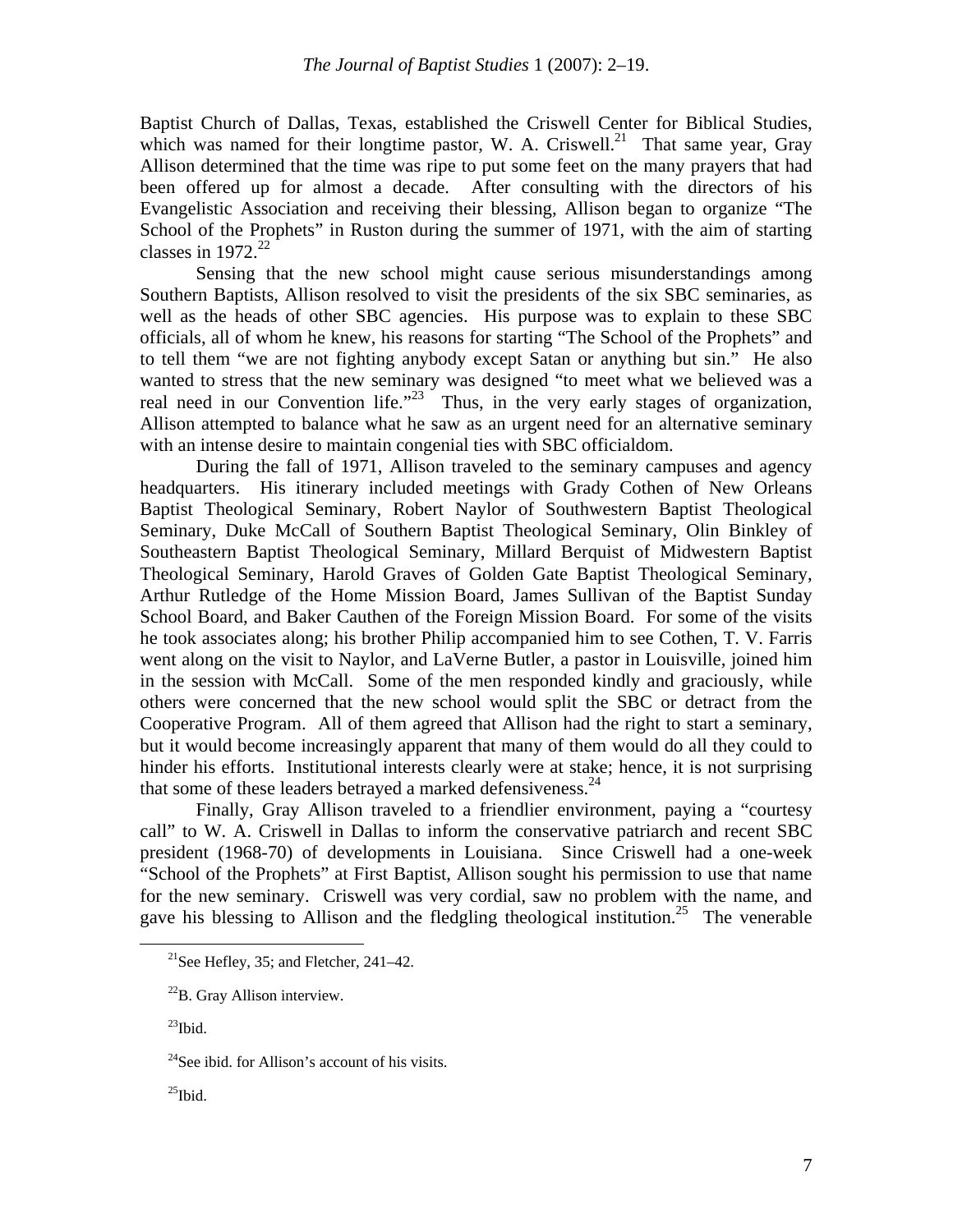preacher's endorsement, along with the counsel and support of pastors like Adrian Rogers, then at First Baptist Church of Merritt Island, Florida, served to counterbalance the suspicion and even hostility of some in the SBC.

From September of 1971 to January of 1972, a letter from Allison announcing the new school was mailed to 34,000 SBC pastors. In this letter Allison introduced himself by providing information about his conversion, call to the ministry, and career in Christian work. He emphasized that he was a Southern Baptist "by conviction and choice," and a "firm believer in, and supporter of the Cooperative Program." Then he moved to the main point of his letter:

I have a deep-seated conviction that there is a need for another seminary which is through and through conservative in its theological stance, where every professor believes in the verbal inspiration of the Bible.<sup>26</sup>

He also voiced his conviction that those preparing for the ministry should take more hours in evangelism and missions than were required in most existing schools. The letter included his personal pledge that: (1) faculty would meet certain practical, theological, and educational expectations; (2) academic standards would be maintained; (3) students would be required to witness; and (4) financial support would be sought from churches and individual church members. Allison also noted that he had visited the SBC seminary presidents and agency leaders. The letter then projected an August 1972 opening of "The School of the Prophets" in Ruston, with Gray Allison as President and Professor of Church History and Evangelism. In order to protect the rest of the faculty from possible job recriminations, it was added that "other professors are committed and will be announced later." In conclusion, Allison listed needs relating to prayer, money, and students; he also included a tear-off response section.<sup>27</sup> The letter unmistakably sounded two principal themes. "The School of the Prophets" would be thoroughly Southern Baptist in its ethos, but with some fundamental differences from already existing institutions.

While many welcomed the prospect of a more conservative alternative to the six SBC seminaries, it became apparent that other Southern Baptists were horrified by what Gray Allison had outlined in his letter. A vivid example of the early antagonism expressed toward "The School of the Prophets" was found in the "Letters" section of the *Arkansas Baptist* late in 1971. Lewis Rhodes of Knoxville, Tennessee, vented his misgivings about a seminary committed to verbal inspiration and evangelism. He evidently feared "a revival of the type of fundamentalism rejected by George W. Truett, Louie D. Newton, and the Southern Baptist Convention." Toward the end of his letter, Rhodes fretted that a successful new seminary would channel money away from "Southern Baptist programs," presumably meaning the Cooperative Program. He also warned that graduates of the new school would divide Southern Baptist churches: "I see unhappy pastors, with unhappy churches, unhappily related to Southern Baptists."<sup>28</sup> It is

<sup>&</sup>lt;sup>26</sup>Allison promotional letter.

 $^{27}$ Ibid.

<sup>28</sup>Lewis E. Rhodes, "School of the Prophets," *Arkansas Baptist*, 2 December 1971, 5.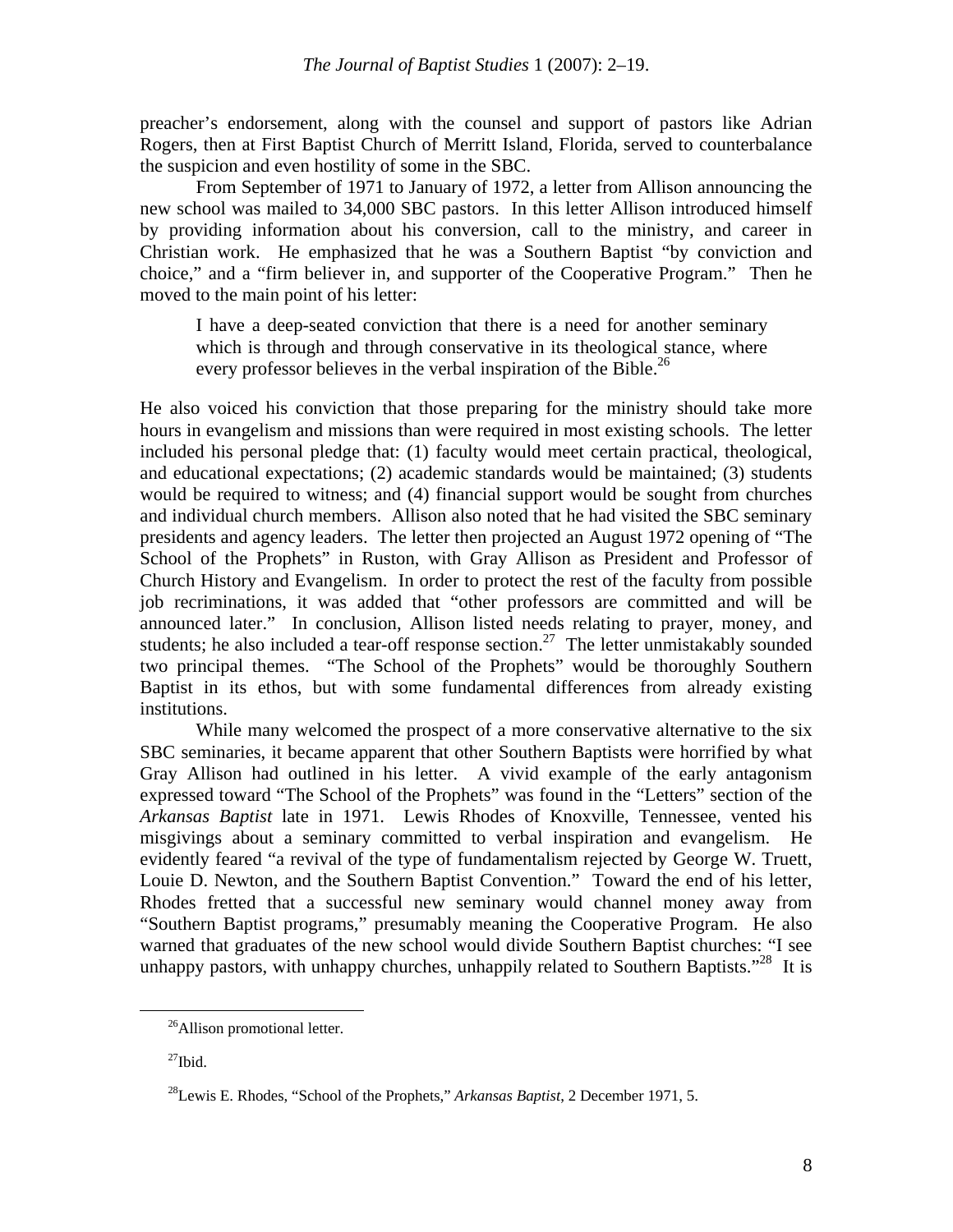difficult to judge whether Rhodes was aspiring to be a prophet or simply a stubborn defender of the denominational status quo.

Ironically, the founders of "The School of the Prophets" saw themselves as loyal Southern Baptists who wanted a Southern Baptist institution. For many years the MABTS *Catalog* carried the following statement regarding the school's relationship with the SBC:

The Seminary is neither owned nor controlled by, nor has any formal affiliation with, the Southern Baptist Convention. However, Mid-America is committed to the Southern Baptist doctrinal beliefs. The Seminary is committed to the Cooperative Program and does not seek to take away from the Program but actively seeks to support it. The Seminary is committed to Southern Baptist churches, and the scholastic program and curriculum are geared directly to Southern Baptist churches and missions. Each member of the faculty and each member of the Board of Trustees is an active Southern Baptist. Mid-America Seminary is committed to Southern Baptist missions and evangelism. This is the emphasis of the entire school.<sup>29</sup>

This approach, which has guided Mid-America from the beginning, apparently failed to convince critics who viewed the launching of a new school outside of the Cooperative Program umbrella as an ominous development. In fact, MABTS would struggle for years to gain acceptance as a legitimately Southern Baptist work, with mixed results.

Nevertheless, President Allison set a tone very early in the Seminary's history by refusing to engage in pointless conflict with opponents. The impact of his positive attitude and spirit was aptly gauged by Howard Bickers when Mid-America observed its twentieth anniversary. The then Vice-President for Academic Affairs wrote:

The Seminary prohibits any negative criticism of any Southern Baptist agency, leader, or program by speakers in the classrooms and in the chapel services. The leaders of the Seminary believe that the institution best fulfills its purpose when a Christlike spirit and a stance of positive support are engendered. Consequently, the energies of the Seminary are focused upon the training of students rather than upon participation in divisive issues within the Convention.30

While this statement obviously encompasses SBC trends since 1979, it also highlights a denominational posture that has endured at MABTS since its founding. Bickers cited additional examples of the Seminary's constructive relationship with the SBC that would not have been evident to skeptical detractors in the early 1970s: the high percentage of Southern Baptist students and alumni; the Lottie Moon and Annie Armstrong offerings that have been taken regularly at the school; and the fact that Mid-America dismisses

 <sup>29</sup>For example, see MABTS *Catalog* 25–26 (1996–1998): 9. For some reason this statement does not appear in more recent catalogs.

<sup>30</sup>Howard B. Bickers Jr., "The Uniqueness of Mid-America," *Mid-America Theological Journal* 16 (Spring 1992): 46.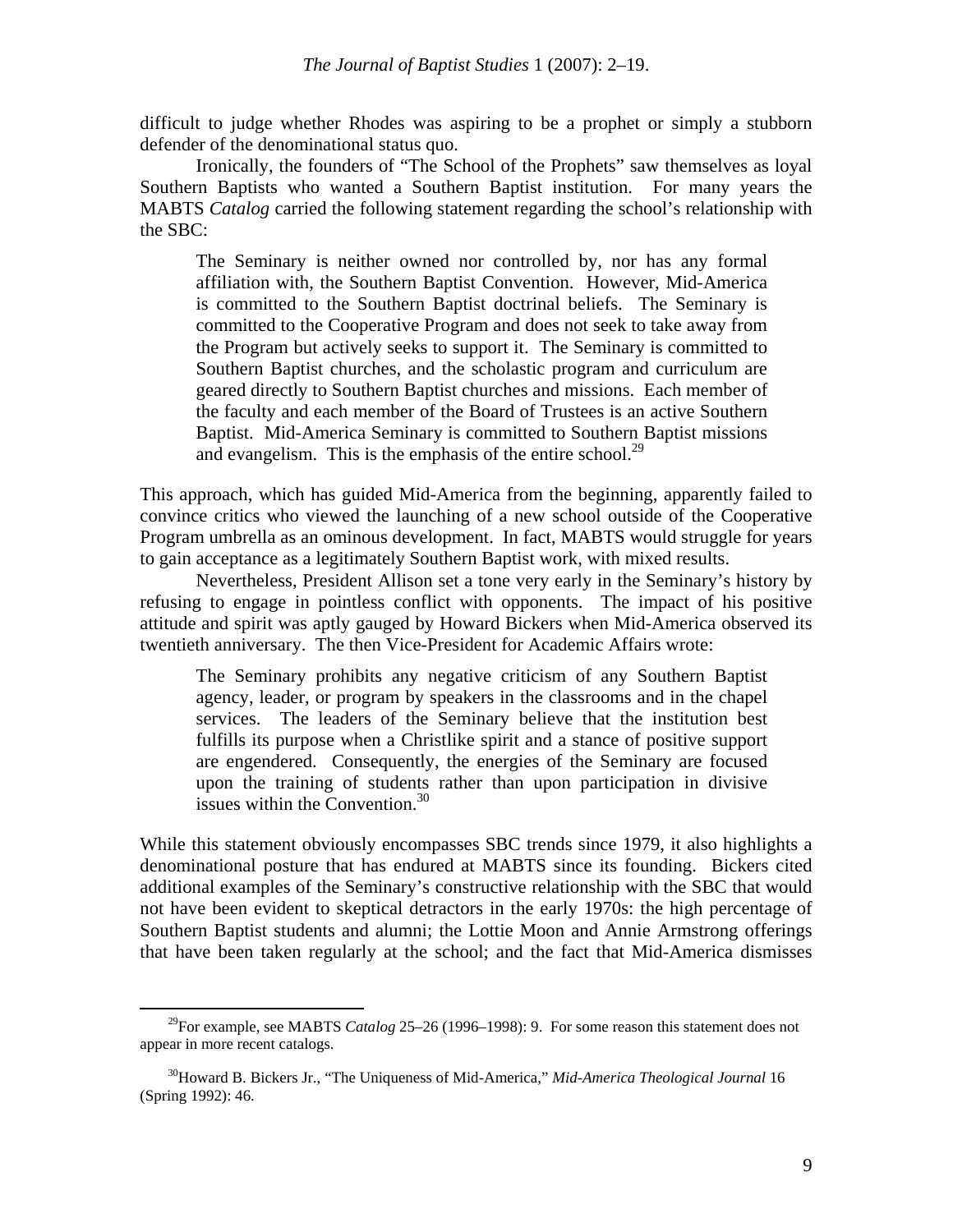classes during the week when the Convention meets. $31$  Through the years, MABTS has consistently set forth a supportive and cooperative denominational policy, even under conditions of heavy fire from some SBC officials who did not understand it.

After the founders settled philosophical questions about mission, direction, and denominational ties, other more practical matters fell in place for the opening of the new school in 1972. Early in the year Gray Allison proposed and the Trustees officially approved a name change from "The School of the Prophets" to Mid-America Baptist Theological Seminary. This was followed by a change in venue from Ruston, Louisiana, so that by August the first Founders' Days and the launching of classes took place in the facilities of Olivet Baptist Church in Little Rock, Arkansas.

Although MABTS candidly publicized itself as an alternative seminary, a distinctly New Orleans flavor permeated the first faculty and curricula. Three of the original faculty--Gray Allison, Philip Allison, and T. V. Farris--held Doctor of Theology degrees from New Orleans Seminary. The fourth, Roy Beaman, earned his doctorate at Southern Seminary but had taught for over twenty years at New Orleans.<sup>32</sup>

Similarly, several details of the academic structure and programs mirrored NOBTS, including the calendar, degrees offered, the practical ministry program, and the interest in training those who had not attended or completed college. At the same time, Mid-America introduced some curricular features that helped to set it apart, as Gray Allison noted in an interview: "We required a course in the Holy Spirit and a course in the cults, required more missions and evangelism and theology than the other schools."<sup>33</sup> The Greek and Hebrew requirements likewise stood in contrast to some other institutions, where the biblical languages were optional.<sup>34</sup> In addition, the strong evangelistic focus of the Practical Missions program and Report Hour shaped a unique ethos at Mid-America that was not really duplicated anywhere else. $35$ 

# THE CONTINUING STRUGGLE FOR ACCEPTANCE IN THE SBC

Dramatic growth in the student body (from 28 to 153) meant an expanded faculty and increased budgets during the three years in Little Rock. In fact, a major logistical problem emerged as MABTS became too large to be housed at Olivet Baptist.<sup>36</sup> Eventually the young seminary moved to Memphis, Tennessee, first occupying part of Bellevue Baptist Church and then the former Temple Israel facility across the street from Bellevue. The efforts of Bellevue's pastor, Adrian Rogers, and several faithful donors made it possible for Mid-America to purchase the Reform Jewish complex and move in debt-free in December of 1976.<sup>37</sup> During the two decades in Memphis, the Seminary (1)

 $31$ Ibid., 45–46.

 $32$ For additional material on the early faculty, see Patterson, 35–37.

<sup>&</sup>lt;sup>33</sup>B. Gray Allison interview.

<sup>34</sup>For curricular details, see MABTS *Bulletin* 1 (1972–1973): 11–14.

 $35$ Ibid., 8.

<sup>&</sup>lt;sup>36</sup>On the Little Rock years, see Patterson, 40–51.

 $37$ Ibid., 54–60.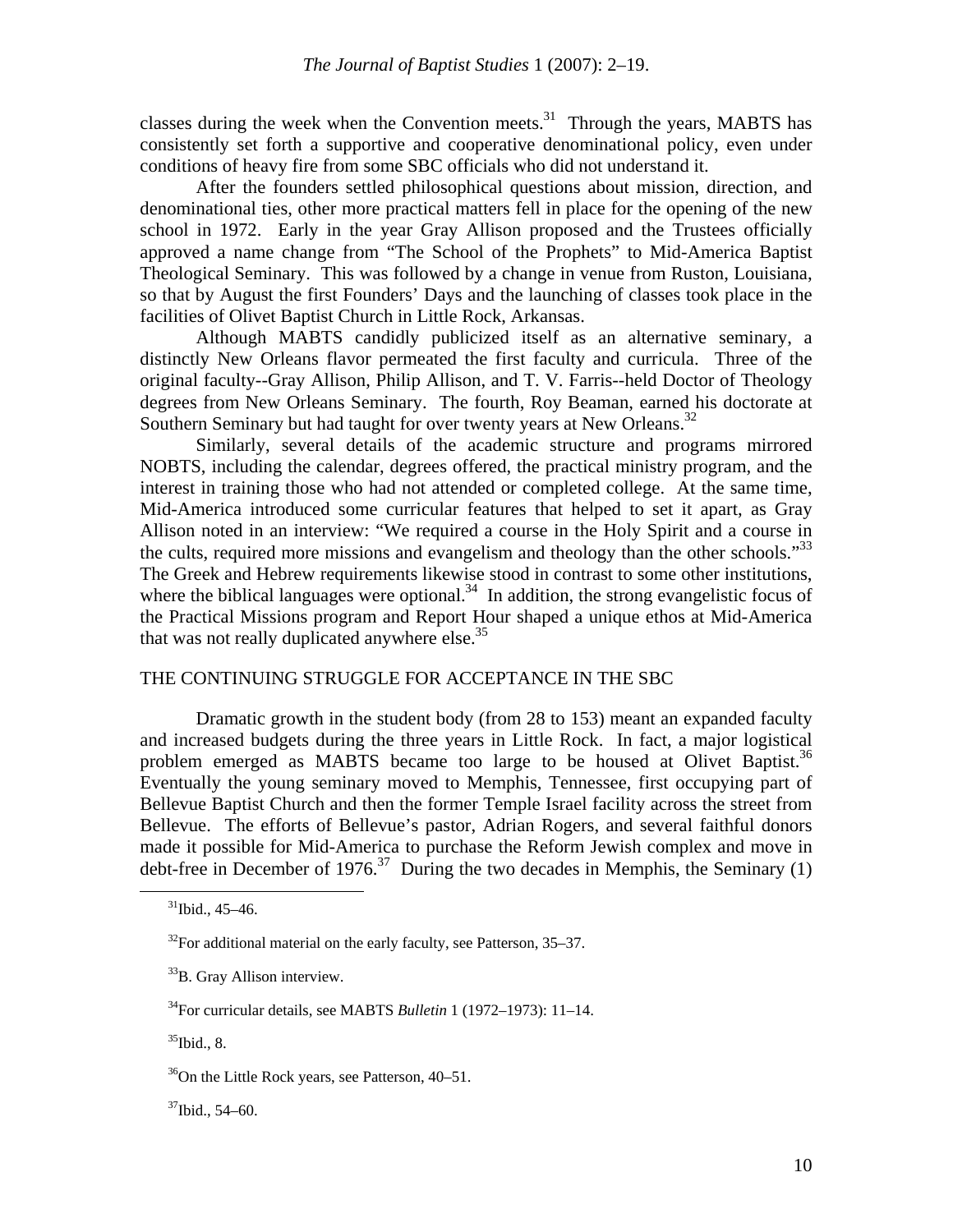saw enrollment push over the 400 mark; (2) added several new professors so that the number of full-time faculty averaged 20; (3) purchased adjoining properties for a library and administration building (1981-84); (4) attained full accreditation with the Southern Association of Colleges and Schools (1982); and (5) established a branch campus in the Capital District of New York State, where a debt-free building opened in 1989.<sup>38</sup>

The Seminary's relocation to Memphis and continued growth did not immediately produce a better relationship with Southern Baptist leadership, whether at associational, state, or national levels. Even before classes began in Memphis in 1975, an article by religion editor Beth J. Tamke in the Memphis *Commercial Appeal* reported that "local pastors have been concerned over the possibility of the "independent-minded" students filling local pulpits and possibly leading local congregations out of the denomination." She also noted that SBC President Jaroy Weber was scheduled to be a speaker at Founders' Days later in the month, but that he would probably cancel the appearance because of a conflict "and because he does not want to bring any embarrassment to the denomination or his office." (Weber indeed canceled). The column went on in a more favorable manner to recount interviews with Gray and Philip Allison, and to quote three area pastors who were supportive of MABTS. The headline and earlier paragraphs, however, did not make the Seminary's task of explaining its denominational posture any easier.39

In May of 1977 the Shelby Baptist Association passed a resolution affirming the six Cooperative Program seminaries for their "faithfulness to God's Word, integrity in Biblical interpretation, and commitment to the Bible as the Word of God. $40$  Some interpreters of this action believed that it was in response to the Staley Lectures that were given at Mid-America in April of the same year by Harold Lindsell, then the editor of *Christianity Today*. Lindsell had made a statement, similar to what he argued in *The Battle for the Bible*, that all six official SBC seminaries had professors who did not believe the entire Bible.<sup>41</sup> This local reaction further complicated Mid-America's efforts to communicate a positive denominational loyalty. At the same time, it indicated that many in the SBC still had not caught on to the magnitude of the problems in some of their seminaries.

Later in 1977 MABTS received some improved press coverage in the *Illinois Baptist*. John Whiteman wrote an article based on an interview with Professor Jimmy Millikin, who was speaking in the state at the Nine Mile associational meeting. While Whiteman certainly was not an enthusiastic promoter of the Seminary, he knew that some Mid-America graduates were seeking pastorates in Illinois and that many Southern Baptists in the state were not familiar with the school. Millikin, the first addition to the

 $38$ On enrollment, faculty, accreditation, and new properties, see ibid., 61–92 and 100. On the Northeast Branch, see ibid., 104–116.

<sup>39</sup>See Beth J. Tamke, "Independent Seminary Stirs Concern," *(Memphis) Commercial Appeal*, 2 August 1975, 12.

<sup>40&</sup>quot;Shelby Action Praises All SBC Seminaries," *Baptist & Reflector*, 14–15 April 1977, 12.

<sup>41</sup>For an announcement of the Staley Lectures, see the Mid-America *Messenger* 5 (February 1977): 1– 2. See also Harold Lindsell, *The Battle for the Bible* (Grand Rapids: Zondervan Publishing House, 1976), 89–105 for criticism of the SBC.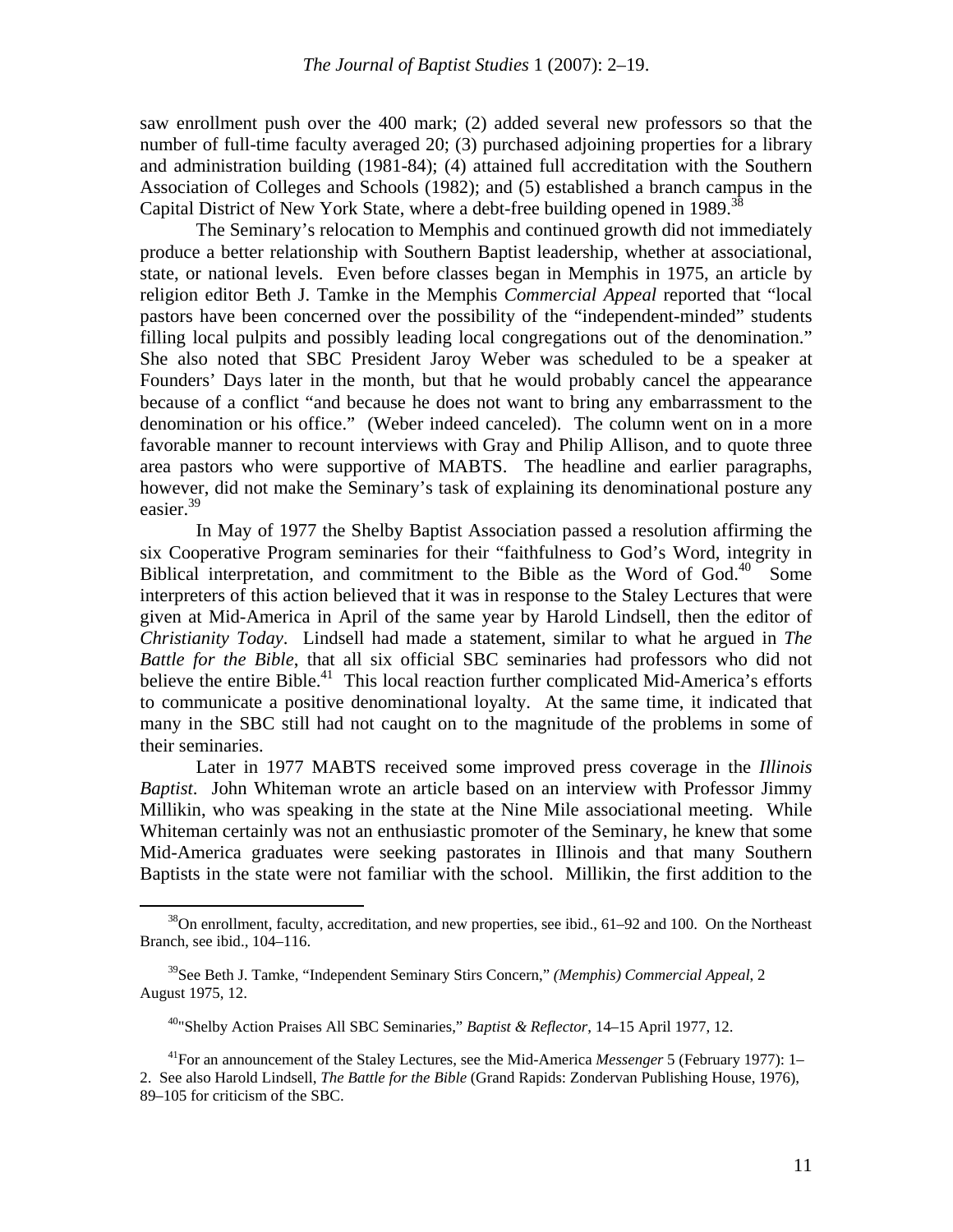original faculty, emphasized that all professors at MABTS held to conservative views on biblical inspiration and authority; he then observed "there are people in other SBC seminaries with divergent views on the inspiration of the Scriptures."<sup>42</sup> Whiteman's piece was no ringing endorsement, but it was one of the fairest and most balanced treatments to have appeared in a Baptist state paper to that point.

During the twenty-one years that Mid-America was in midtown Memphis, denominational relations gradually improved. A great boost for the Seminary was its close relationship with a large, local SBC congregation, Bellevue Baptist, which continued even after the church moved to suburban Cordova late in 1989. Over the years Bellevue has provided temporary facilities, significant financial support, opportunities for students to gain practical experience as "workshippers," other benefits like banquets and shopping sprees, and land across the street from the present church site for a new MABTS campus that is scheduled to open in 2006. On a larger scale, Bellevue also sent a message that Mid-America had a strong ally in the SBC that could vouch for the school's integrity as genuinely Southern Baptist.<sup>43</sup>

In the meantime, SBC conservatives like Paige Patterson, then President of the Criswell Center in Dallas, and Judge Paul Pressler of Houston, concluded that simply passing resolutions at the SBC's annual gatherings had not yielded significant change in the seminaries and other agencies. They developed a strategy aimed at electing a succession of conservative presidents who, in turn, would appoint conservative trustees to the various SBC boards. The hope was that this plan eventually would direct the denomination down a more conservative path; in particular, conservatives desired a clear message regarding the full authority and inerrancy of the Bible. The conservative line of action initially focused on the Convention of 1979, which was held in Houston. Catching the moderates off guard, conservatives succeeded in electing Adrian Rogers, Bellevue's pastor, as President. This launched what conservatives called a "resurgence" and moderates attacked as a "takeover."<sup>44</sup>

The election of Adrian Rogers as SBC President underlined the significance of Mid-America's relationship with Bellevue Baptist. When he met with Baptist state paper editors, they asked him about his support of Mid-America, although few were probably aware that he had delivered the Staley Lectures at the Seminary in February of 1979. Rogers explained to them why he would continue his friendship with MABTS:

 <sup>42</sup>John Whiteman, "Mid-America Baptist Seminary: Is It a Southern Baptist School?" *Illinois Baptist*, 5 October 1977, 7.

 $43$ For insight on the MABTS-Bellevue connection, see Rogers interview; and interview with Eugene Howard by the author, 30 May 1996, tape recording and transcript, Mid-America Baptist Theological Seminary, Germantown, TN. Howard is a Bellevue deacon and has served as Chairman of the MABTS Board of Trustees. On the new campus, see "The New Campus," *Messenger* 33 (Winter 2004): 5; B. Gray Allison, "The Miracle Continues," *Messenger* 33 (Winter 2004): 12.

<sup>44</sup>On the Patterson-Pressler strategy, see Fletcher, 248ff.; and Hefley, 32–33 and 36–41. For full accounts of the conservative-moderate controversy, see David T. Morgan, *The New Crusades, the New Holy Land: Conflict in the Southern Baptist Convention, 1969–1991* (Tuscaloosa: University of Alabama Press, 1996); and Jerry Sutton, *The Baptist Reformation: The Conservative Resurgence in the Southern Baptist Convention* (Nashville: Broadman & Holman, 2000). Pressler tells his story in *A Hill to On Which to Die: One Southern Baptist's Journey* (Nashville: Broadman & Holman, 1999).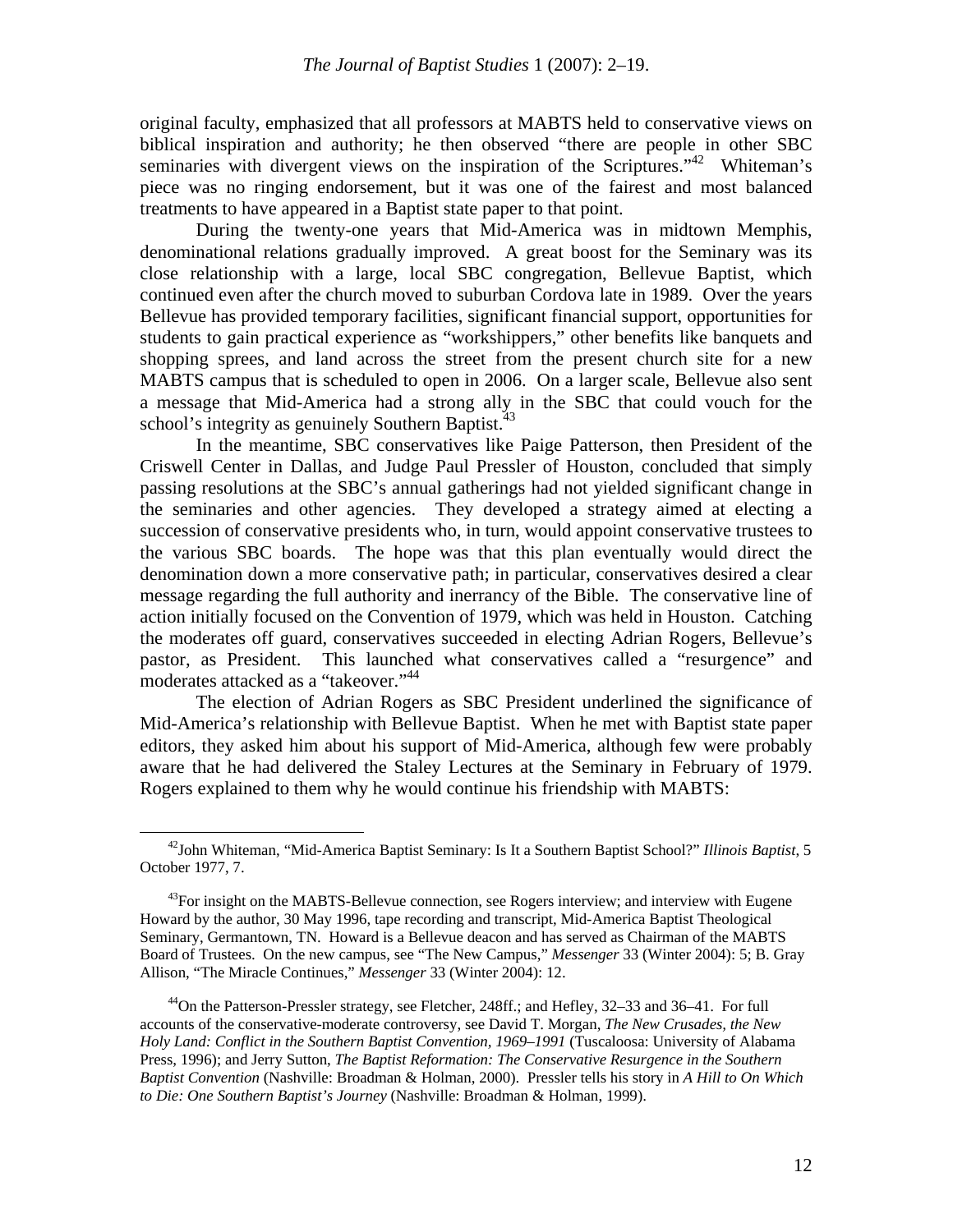Because I believe in Mid-America Seminary, and they are friends of mine, and I would not have much character if an election would change my friends. My friends are my friends. I believe these people.

He then added that Mid-America was a "monument to the failure of our present seminaries to stand up for the inerrancy of the Word of God."<sup>45</sup> Although it was not entirely clear at that time, the events in Houston marked the beginning of a new day in the SBC and for MABTS's standing in the denomination.

The conservatives worked their game plan masterfully from 1979 to the early 1990s, when their victory appeared to be decisive. During that time, a battle for the soul of the denomination took place; it has been dubbed as "the Controversy" and "a Holy War."<sup>46</sup> Labels for combatants often were confusing, as moderates preferred to brand conservatives as "fundamentalists" and conservatives suspected that some in the moderate camp were, in reality, liberals. One of the most helpful designations was offered by R. Albert Mohler Jr. The current Southern Baptist Seminary President suggested that the SBC conflict was between two competing factions: (1) a "liberty party" that emphasizes religious freedom, soul competency, and the priesthood of all believers, but resists specific doctrinal parameters; and (2) a "truth party" that "defines Baptist identity in terms of continuity with the conservative theological traditions that shaped and sustained the Southern Baptist Convention, relatively unthreatened, from its birth until the middle of the twentieth century."<sup>47</sup> Given the circumstances of Mid-America's founding, there was no doubt with which party the Seminary identified.

As the SBC controversy intensified by the mid-1980s, the Convention established a Peace Committee to ascertain why the conflict started and what might be done to resolve it. The Committee included some supporters of MABTS like Adrian Rogers and Jerry Vines. At the St. Louis Convention in 1987, messengers adopted the Peace Committee report, which used the following criteria to measure the orthodoxy of what was believed in the SBC agencies and taught in the seminaries: (1) the reality of biblical miracles; (2) the reliability of stated authorship in books of the Bible; (3) the historical accuracy of Scripture; and (4) the historicity of biblical characters such as Adam and the patriarchs. The Committee found problems at some of the schools and agencies, vindicating what Gray Allison and others had been saying for many years. In addition, the Committee concluded that the controversy, while it had some political causes, was primarily theological; in other words, it centered on "the extent and nature of [biblical] authority."48 Conservatives understandably viewed the Committee Report as a major victory. They continued to win the presidential elections, with the result that all the agency and seminary boards had conservative majorities by the early 1990s.

 <sup>45</sup>Rogers interview.

<sup>46</sup>For example, see Joe D. Barnhart, *The Southern Baptist Holy War* (Austin: Texas Monthly Press, 1986).

 $47R$ . Albert Mohler Jr., "A Call for Baptist Evangelicals and Evangelical Baptists: Communities of Faith and a Common Quest for Identity," in *Southern Baptists and American Evangelicals: The Conversation Continues*, ed. David S. Dockery (Nashville: Broadman & Holman, 1993), 227–28.

<sup>&</sup>lt;sup>48</sup>On the Peace Committee, see Fletcher, 284–85 and 287–88; and Hefley, 53 and 57.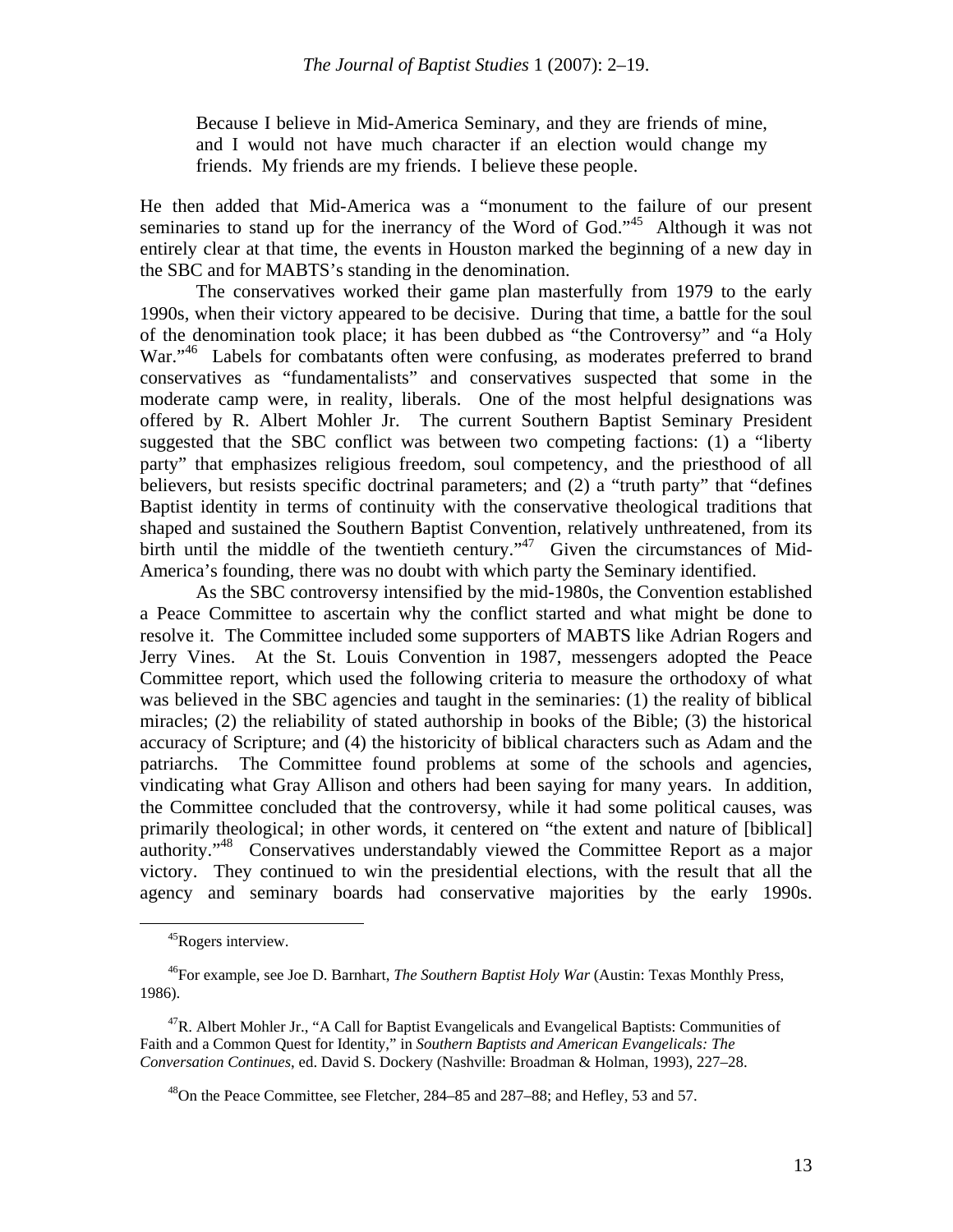Consequently, conservative presidents were elected at most SBC institutions.<sup>49</sup> Many moderates sensed where the SBC was heading and set up advocacy organizations like the Southern Baptist Alliance and the Cooperative Baptist Fellowship.<sup>50</sup>

Mid-America's pronounced sympathy for the conservative cause in the SBC did not translate into direct political activity by President Allison, trustees, or faculty members. In 1981, two years after the election of Adrian Rogers at Houston, Allison enunciated the Seminary's stance: "We at Mid-America have not been, and do not intend to be, engaged in fighting with others." He then reiterated the school's policy of only hiring professors who believed the Bible and were consistent witnesses.<sup>51</sup> His approach to the controversy was reaffirmed by then Trustee Chairman Roland Maddox in a letter that was mailed to MABTS supporters in 1990:

As an institution, we have stayed out of the political battle. It has been and remains our policy that we do not criticize the Convention or its agencies and boards, nor do we allow guest speakers to do so from our platform. Our Trustees, Faculty, and Staff members have participated as loyal Southern Baptists who love their denomination and are committed to seeing it stay true to God's Word. Our students are trained and encouraged to support the work of our Convention. $52$ 

In fact, Gray Allison once interrupted a chapel speaker who was criticizing Southern Baptists; he told the guest, "Brother, we don't criticize the Southern Baptist Convention from this pulpit."<sup>53</sup>

At the same time, the Seminary understood quite well what was at stake in the SBC conflict. Early in 1988 President Allison made one of his few public comments about it:

It is a controversy over a real issue. That issue is the Word of God. If one's view of Scripture is not correct, missions and evangelism will go by the way. No man will long preach with conviction and urgency about the lostness of people and their need of a Saviour unless he is committed to the truth of the Word of God. It is my personal belief that Southern Baptists must settle this issue once for all, or we will never get on with the great task which is ours. I don't believe the controversy is what is hurting evangelism. It has been my experience in almost 39 years as a Southern Baptist preacher that very little evangelism occurs when there is not a strong emphasis on the truth of the Word of God and the necessity that we obey it in all things.<sup>54</sup>

 $^{49}$ Fletcher, esp. chap. 9; and Hefley, esp. chap. 17.

<sup>50</sup>Fletcher, 291–92, 318, and 322–24; and Hefley, 332ff.

<sup>51</sup>B. Gray Allison, "Words from the President," *Messenger* 9 (July 1981): 2.

<sup>&</sup>lt;sup>52</sup>Roland Maddox, letter from Memphis, TN, to MABTS supporters, 9 November 1990.

<sup>&</sup>lt;sup>53</sup>B. Gray Allison interview. This incident has been verified by several at Mid-America who witnessed it.

<sup>54</sup>B. Gray Allison, "Words from the President," *Messenger* 16 (February 1988): 2.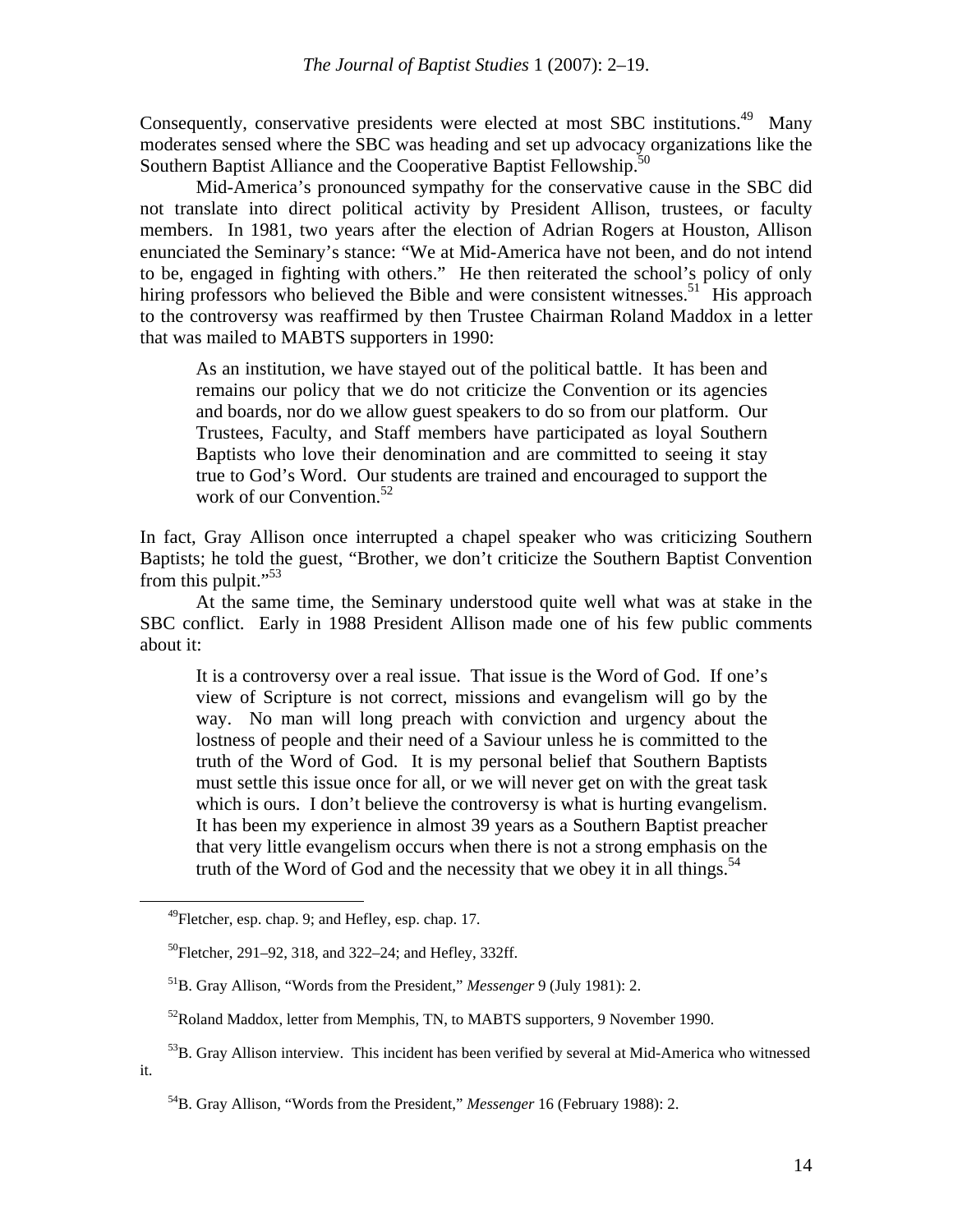As an alternative seminary seeking credibility in the SBC, Mid-America was careful not to be a direct participant in the Convention dispute; however, the Seminary's uncompromising stand for inerrancy, which predated the actual controversy, closely matched the conservative position. Further, MABTS's commitment to missions and evangelism stood as a vivid rebuttal to the moderate claims that insistence on specific doctrinal standards threatened to undercut those causes.

### BREAKTHROUGHS IN THE SBC

Mid-America Baptist Theological Seminary, regarded by many of the SBC old guard as a renegade institution, realized certain benefits from the conservative resurgence. Chapel appearances by SBC presidents and agency heads became more common.55 In 1987 the Foreign Mission Board dropped its requirement that appointees who graduated from schools like Mid-America attend a Cooperative Program seminary for a year, contributing to an upsurge of MABTS alumni receiving FMB/IMB appointments.<sup>56</sup> In 1995 Carey Bates, a Mid-America alumnus and Candidate Consultant for the FMB/IMB, reported that MABTS ranked third in appointments "among all seminaries (Southern Baptist Convention and non-SBC affiliated) whose graduates were appointed."57 Other signs of a changed denominational relationship include: groups from the FMB/IMB, the HMB/NAMB, and the BSSB/Lifeway Christian Resources visiting the campus to present their work, sometimes for a week at a time<sup>58</sup>; Gray Allison presenting a paper at the SBC Historical Commission, which was later published in *Baptist History and Heritage*<sup>59</sup>; the President likewise doing a theme interpretation at the Las Vegas Convention the same year<sup>60</sup>; and the Annuity Board accepting MABTS employees into its retirement program.<sup>61</sup> All of this would have been unthinkable in 1972, let alone 1982. The growing stature of Mid-America in Southern Baptist life led the moderate periodical, *Baptists Today*, to speculate wrongly in early 1992 that the Seminary would come under the Cooperative Program umbrella as a "satellite" of Southeastern Seminary. This piece, run under "Politics & Corridor Talk," contained many factual errors, which provoked a response from MABTS and forced a correction in a later issue.<sup>62</sup> Some insiders contend that an overture from the SBC was made to MABTS involving a possible relationship to

58Observed by the author.

59B. Gray Allison, "Notable Achievements in Missions and Evangelism since 1845," *Baptist History and Heritage* 24 (July 1989): 32–39.

60B. Gray Allison interview.

62See "Major Changes at Southeastern?," *Baptists Today*, 6 February 1992, 7; and "Correction on Mid-America," *Baptists Today*, 5 March 1992, 7.

 $55$ The author witnessed this as a Mid-America faculty member from 1989–1999.

<sup>56&</sup>quot;Foreign Board Revises Requirements for Appointment," *Messenger* 15 (April 1987): Special Supplement.

<sup>57</sup>Carey Bates, "Mid-America Ranks Third in Foreign Mission Board Appointments," *Messenger* 23 (Winter 1995): 1.

 $<sup>61</sup>$ The author was a participant in this program.</sup>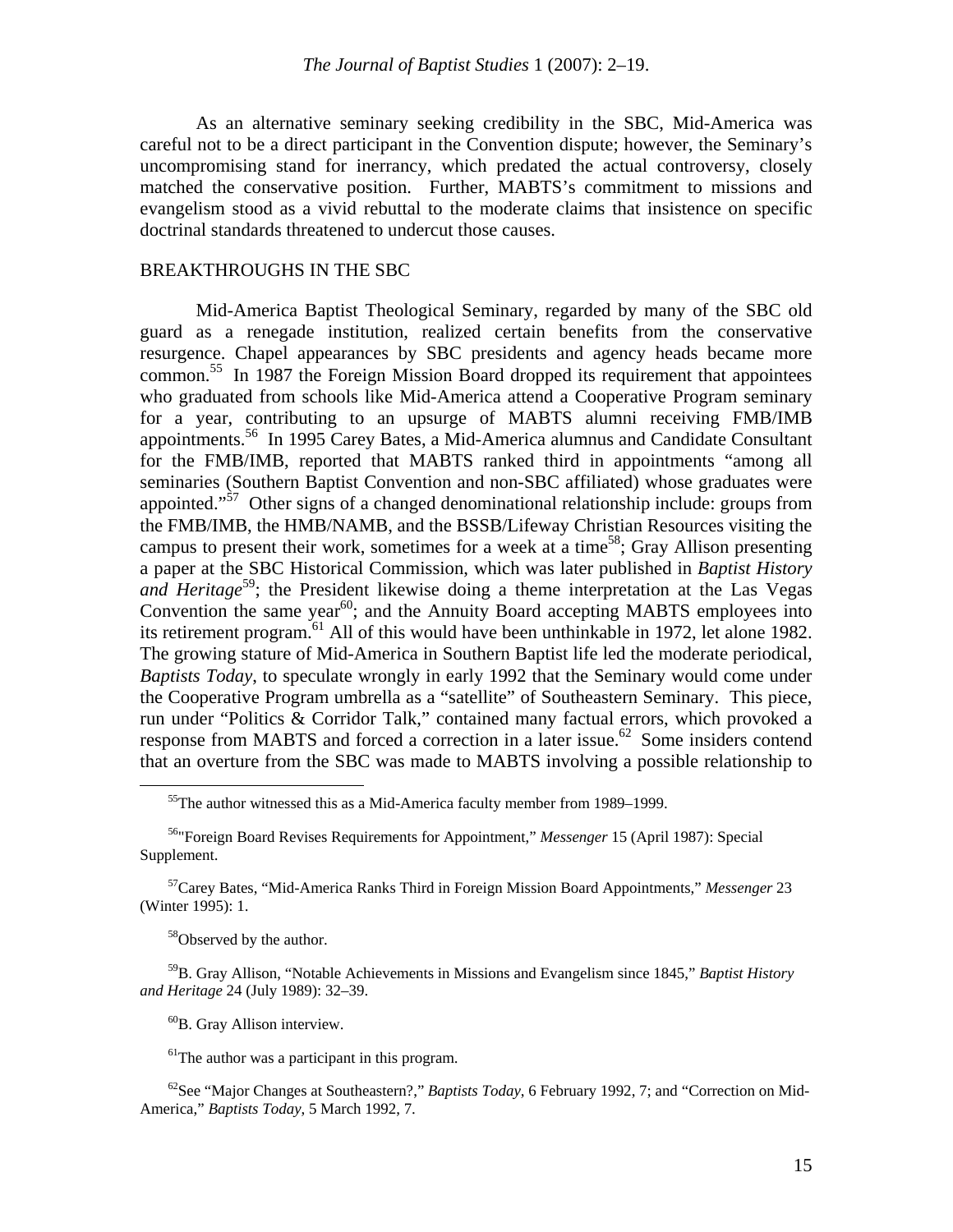the Cooperative Program, although details remain sketchy.<sup>63</sup> If an approach from the SBC transpired, Mid-America evidently believed that a continuing status as an "alternative" seminary still held advantages, despite the seismic changes in SBC denominational life since 1979.

By the time MABTS moved from midtown Memphis into the former facilities of Germantown Baptist Church in early 1996, its respectability and standing in the SBC seemed secure. In September of 1996 Tom Elliff, President of the SBC and a D.Min. student at Mid-America, came to campus to lead a spiritual awakening convocation. Over 900 people in the MABTS auditorium heard Elliff and Avery Willis, FMB Vice President, emphasize the crucified life and prayer as the keys to revival in the SBC and in the nation.64 Convocations were held at Mid-America and the six Cooperative Program seminaries, a further measure of just how far the Seminary had traveled since 1972 in its relationship with the denomination. Confirmation of this came with many letters from SBC officials concerning both the 25th anniversary of the school and the retirement of Gray Allison as President in 1997.<sup>65</sup> Finally, the picture cited in the introduction to this essay further testified to the acceptance of Mid-America at the highest levels of the SBC.

### **CONCLUSION**

As an alternative seminary that chose to remain indirectly aligned with the SBC, Mid-America carved a unique niche in denominational life as a theological institution committed unswervingly to the inerrancy of Scripture, missions, and evangelism. Whereas the SBC has moved since 1979 to reiterate these agendas, they have been an essential and consistent part of Mid-America's identity since 1972. In assessing the impact of MABTS on the broader denomination, several points can be made.

First, the founding and early growth of the Seminary was, as Suzanne Allison Grigsby puts it, a "wake up call" to the rest of the SBC.<sup>66</sup> In other words, the very existence of Mid-America as an alternate choice for Southern Baptists sent a message that all was not well with the Cooperative Program seminaries and that noticeable doctrinal drift had occurred in the Convention. This message was not always well received because the Seminary was conservative before it was popular to be conservative; Gray Allison and many of the early faculty and supporters clearly paid a price for this. In the long run, however, the launching of MABTS proved to be a prelude to what developed in the SBC beginning with the election of Adrian Rogers in 1979.

 $63$ The author heard variations on this theme from a few sources while teaching at MABTS, but was not able to verify whether an overture had been made.

<sup>64&</sup>quot;SBC President Leads Convocation at Mid-America," *Messenger* 25 (Fall 1996): 1. MABTS will be moving again since its Germantown campus has been purchased by a neighboring hospital.

 $<sup>65</sup>$  For example, see Morris H. Chapman, President of the Executive Committee of the SBC, letter from</sup> Nashville, TN, to B. Gray Allison, 18 March 1997; and James T. Draper Jr., President of the Sunday School Board, letter from Nashville, TN, to "Friends" at MABTS, 4 March 1997. The author possesses Xerox copies of these letters.

 $^{66}$ Voncille Allison and Suzanne Allison Grigsby, interview by author, 1 August 1996, tape recording and transcript, Mid-America Baptist Theological Seminary, Germantown, TN. Suzanne Grigsby is Gray Allison's oldest daughter.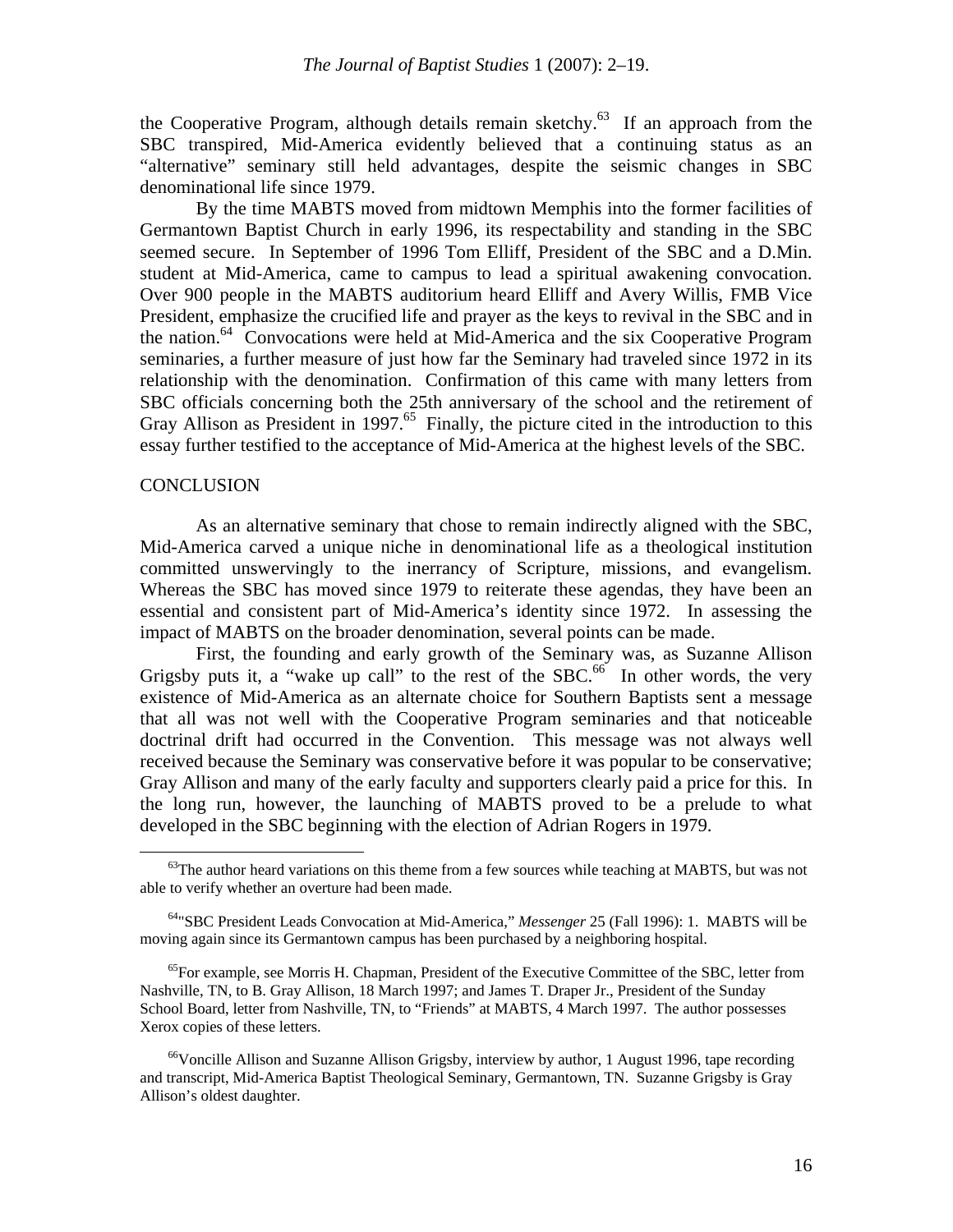Second, Mid-America graduates influenced churches and associations, particularly as many of them emphasized evangelism, church growth, and support for foreign missions. Over a period of time, individuals and churches in the SBC realized that most Mid-America alumni were loyal Southern Baptists who were intent on nurturing their denominational connections. For years, those preparing to receive their degrees at the Seminary were exhorted by various faculty members at graduation luncheons to work cooperatively with other Southern Baptist pastors, directors of missions, and denominational officials.<sup>67</sup> Some suspicions certainly lingered and not all graduates displayed a positive spirit, but gradually many barriers collapsed.

Third, the Seminary realized an impact in the SBC through alumni and former faculty members who gained notable leadership positions elsewhere. Thad Hamilton has served in the Evangelism Department of the North American Mission Board, Tom Strode works in Washington for the Ethics and Religious Liberty Commission, Jack Kwok is the Executive Director of the State Convention of Baptists in Ohio, Archie England teaches at New Orleans Baptist Theological Seminary, and Hershael York has served as a professor at Southern Seminary as well as president of the Kentucky Baptist Convention. Alumni also have landed teaching positions at colleges sponsored by Baptist state conventions: Curtis McClain at Missouri Baptist College, Chris Morgan at California Baptist University, Chuck Quarles at Louisiana College, and Doug Wilson and Jay Robertson at the University of Mobile. In addition, alumnus Ed Harrison was elected as Second Vice President of the SBC in 1991. Former MABTS professors and administrators also have moved on to important positions in SBC life. John Floyd directed Southern Baptist work in Central and Eastern Europe for the IMB before returning to Mid-America in 1999, Richard Melick was provost at Golden Gate Seminary, Tom Nettles teaches at Southern Seminary, Sam Simmons directed Golden Gate's branch campus in the Los Angeles area, Berry Driver is Director of Libraries at Southwestern Seminary, Don Dunavant recently assumed administrative and teaching duties at California Baptist, and this author is a professor at Union University. Floyd, Simmons, Driver, and Dunavant are MABTS alumni as well.<sup>68</sup>

Fourth, Mid-America helped to give credibility to the conservative movement in the SBC. In an interview, Adrian Rogers suggested this dimension of the Seminary's influence:

The Seminary is not a diploma mill. The professors in the Seminary are noted scholars, with good track records and theological and academic pedigrees; and that shut the mouths of the gainsayers to say "These are a lot of country bumpkins who really have no theological background, acumen"; and that's one thing. It gave us a certain status and a certain respectability.<sup>69</sup>

Even as detractors tried to picture MABTS as a third-rate Bible school with little academic credibility, supporters knew better. Increasingly SBC conservatives not only recommended the Seminary but drew on its intellectual and spiritual resources.

 $67$ The author was in attendance at 20 of these luncheons from 1989–1999.

<sup>68</sup>This list was compiled from alumni notices in the MABTS *Messenger*, conversations at MABTS, and personal knowledge of the individuals.

<sup>&</sup>lt;sup>69</sup>Rogers interview.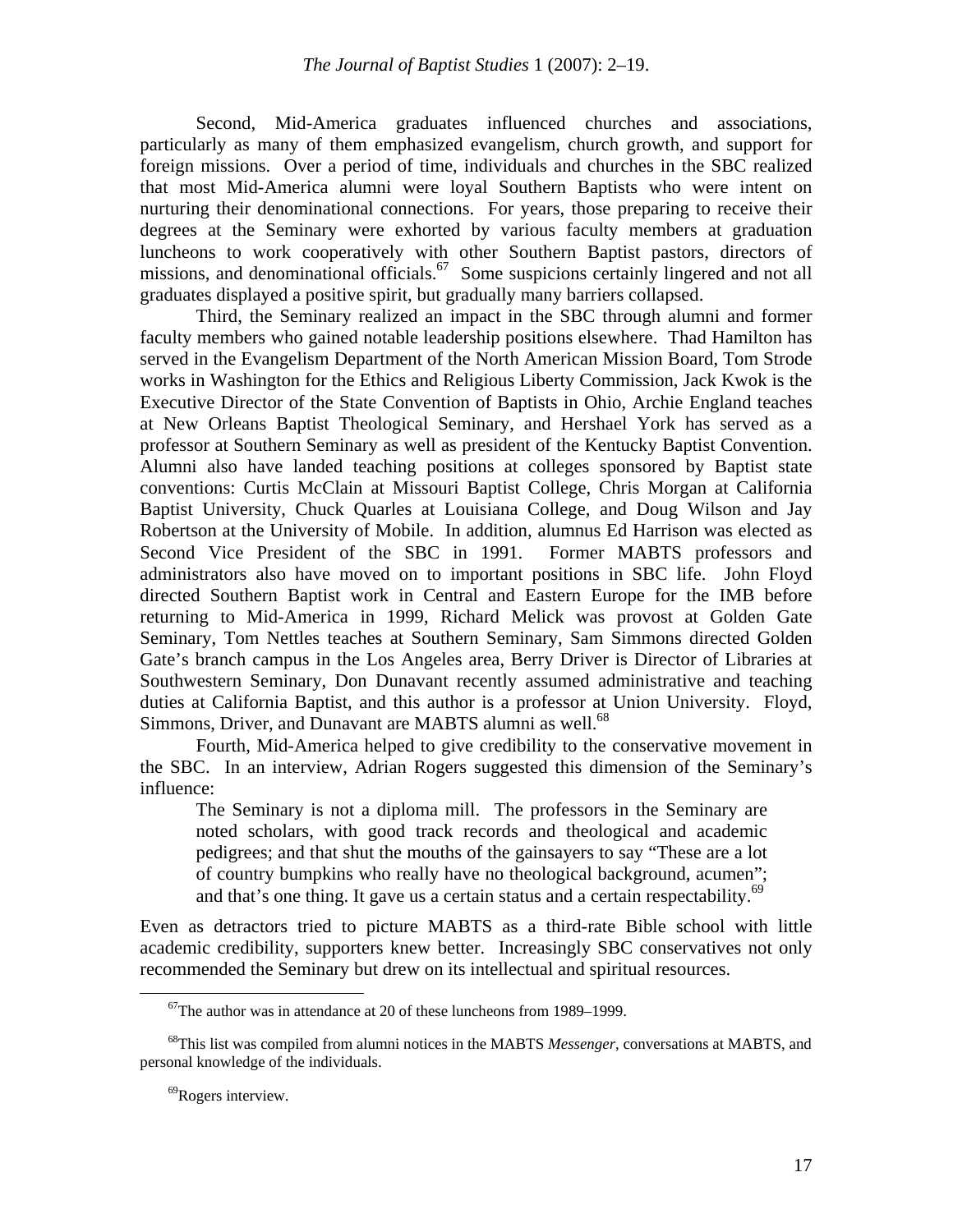Fifth, MABTS in some ways provided for the Convention seminaries a "model" or "yardstick."<sup>70</sup> As the SBC moved in a more conservative direction, and trustees began the process of turning around schools like Southeastern and Southern, Mid-America exercised an inevitable influence as a seminary that had been intentionally and consistently conservative from its origins; thus it represented an alternative pattern for theological education that was attractive to leaders of the conservative resurgence. At the very least, MABTS served as a measuring rod to demonstrate just how far some of the other schools had drifted. More specifically, Mid-America's emphases on inerrancy, missions, and evangelism have become more central to the institutional purposes of the Cooperative Program seminaries. In a chapel address at the end of the Seminary's 25th academic year, Morris Chapman, President of the SBC Executive Committee, publicly acknowledged the contributions of Gray Allison and Mid-America to the renewal of Southern Baptist theological education.<sup>71</sup>

Finally, Mid-America might have contributed unintentionally to the upsurge of new theological education options for Southern Baptists in the 1990s. As the moderate cause waned and the Cooperative Program seminaries became more conservative, several Baptist colleges and universities opened divinity schools as alternatives to the national SBC institutions. In addition to the Cooperative Baptist Felllowship-approved Baptist Theological Seminary of Richmond, schools like Baylor, Campbell, Gardner-Webb, Mercer, and Wake Forest offered theological programs especially for those who had become alienated from the mainstream of the  $SBC<sup>72</sup>$  MABTS's influence on this trend was at best indirect; the Seminary established a pattern for alternative theological education in the 1970s, but under very different conditions. Further, Mid-America expressed a much stronger denominational loyalty than can be found at BTSR or the new divinity schools.

For the future, it remains to be seen whether Mid-America can continue to maintain a distinctive identity in light of the changes at Cooperative Program schools; perhaps its prospects will be analogous to those of the third parties in American politics that found their platforms absorbed by one of the major parties. Hence, some might go so far as to suggest that the school has fulfilled its function as an alternative seminary and may have difficulties setting itself apart from the other SBC seminaries since it is no longer in an adversarial relationship with them. Certainly Mid-America faces questions about its direction and role in the SBC in the early twenty-first century, especially with the passing of strong supporters like Adrian Rogers. Nonetheless, the MABTS story truly represents an unusual and unique chapter in the history of theological education, not only in the SBC but also in the broader circles of American Protestantism.

<sup>&</sup>lt;sup>70</sup>See Howard interview; and Robert Pitman, interview by author, 2 May 1996, tape recording and transcript, Mid-America Baptist Theological Seminary, Germantown, TN. Pitman, who pastors Kirby Woods Baptist Church near MABTS, was among the first students when the Seminary started, and did Ph.D. work at the school.

<sup>&</sup>lt;sup>71</sup>Morris H. Chapman, chapel message, Mid-America Baptist Theological Seminary, 1 May 1997. Tape recording at MABTS Library, Germantown, TN.

 $72$ On the newer schools, see Fletcher, 319–20, 368–69, and 380.